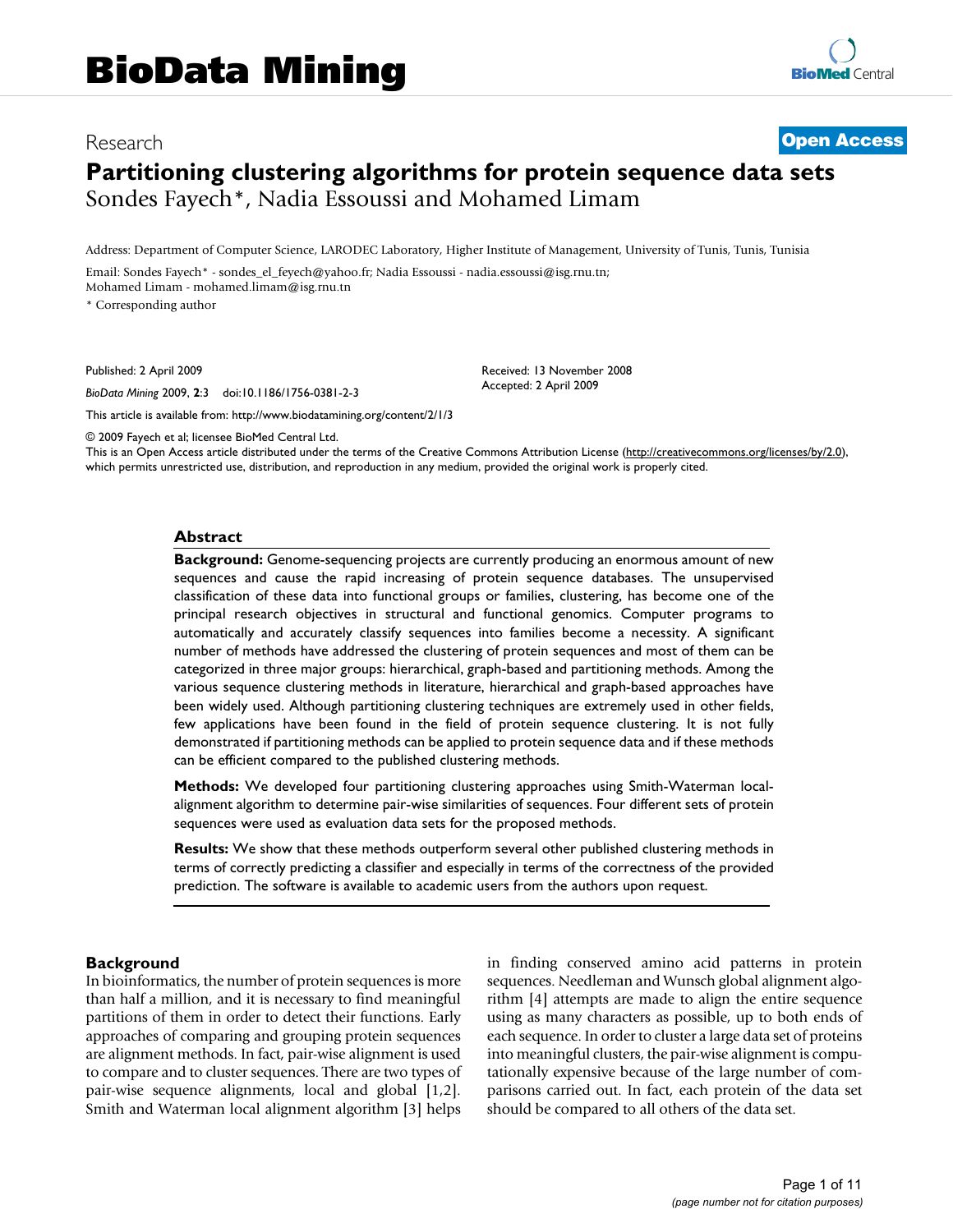For this reason the pair-wise alignment methods are not efficient to cluster a large set of data. These approaches do not consider the fact that the data set can be too large and may not fit into the main memory of some computers.

The main objective of the unsupervised learning technique is to find a natural grouping or meaningful partition using a distance function [5,6]. Clustering is a technique which has been extensively applied in a variety of fields related to life science and biology. In sequence analysis, clustering is used to group homologous sequences into gene or protein families.

Many methods are currently available for the clustering of protein sequences into families and most of them can be categorized in three major groups: hierarchical, graphbased and partitioning methods. Among these various methods, most are based on hierarchical or graph-based techniques and they were successfully established. In fact, COG [7] uses a hierarchical merging of clusters and a manual validation to prevent chaining of multi-domain families. ProtoNet [8] uses a special metric as described by Sasson et al. [9] to merge clusters. Picasso [10] uses multiple alignments as profiles which are then merged hierarchically. ClusTr [11] and GeneRage [12] use standard single linkage clustering approaches. SYSTERS [13] combines hierarchical clustering with graph-based clustering. ProtoMap [14] and N-cut [15,16] methods use graphbased clustering approaches. ProClust [17] uses an extension of the graph-based clustering approach proposed by [18]. ProClust algorithm is based on transitivity criterion and it is capable of handling multi-domain proteins. TribeMCL [19] applies the Markov clustering approach (MCL) described by Van Dongen [20]. This method operates on a graph that contains similarity information obtained by pair-wise alignment of sequences.

A small amount of partitioning techniques is used in the protein sequence clustering field. Guralnik and Karypis [21] have proposed one method based on a standard kmeans approach where proteins are represented by vectors. However, no tool or database resulting from this interesting work has been made available to the scientific community. JACOP [22] uses the partitioning algorithm implemented under the name PAM (Partitioning Around Medoids) in the R statistical package [23]. JACOP is based on a random sampling of sequences into groups. It is available on the MyHits platform [24] where user can submit his own data set. Methods presented bellow are not generally tools since they cannot be applied to cluster a user-provided data set. In fact, several of these methods have been applied to large known data sets and user can only consult the resulting classifications stored in databases. Among the protein sequence clustering methods defined bellow only ProClust, TribeMCL and JACOP are accessed by the community and user can classify his own sequence set.

The main idea here is to design and develop efficient clustering algorithms based on partitioning techniques, which are not very investigated in protein sequence clustering field, in order to cluster large sets of protein sequences. In fact, the number of protein sequences available now is very important (in the order of millions) and hierarchical methods are computationally very expensive so they cannot be extended to cluster large protein sets. However, partitioning methods are very simple and more appropriate to cluster large data sets [22]. For these reasons, we propose here new clustering algorithms based on partitioning techniques which aim to find meaningful partitions, to improve the classification's quality and to reduce the computation time compared to the published clustering tools, ProClust, TribeMCL and JACOP, on different data sets.

Several partitioning clustering algorithms have been proposed in literature. K-means [23,25-27] is a standard partitioning clustering method based on K centroids of a random initial partition which is iteratively improved. LEADER [28,29] is an incremental partitioning clustering algorithm in which each of the K clusters is represented by a leader. CLARA (Clustering LARge Applications) [23] is a partitioning algorithm based on a combination of a sampling approach and the PAM algorithm. CLARANS (Clustering Large Applications based on RANdomized Search) [30] algorithm views the process of finding optimal medoids as searching through a certain graph, in which each node represents a set of medoids.

We adapted the partitioning algorithms cited bellows to protein sequence data sets. These proposed algorithms are named: Pro-Kmeans, Pro-LEADER, Pro-CLARA and Pro-CLARANS. Performance measures are used to evaluate the proposed methods and to compare them with ProClust, TribeMCL and JACOP results.

## **Methods**

#### *Algorithms Implementation*

To facilitate subsequent discussion, the main symbols used through the paper and their definitions are summarized in Table 1.

|  |  |  |  |  |  | Table 1: Summary of symbols and definitions |
|--|--|--|--|--|--|---------------------------------------------|
|--|--|--|--|--|--|---------------------------------------------|

| <b>Symbols</b> | Definitions                                   |
|----------------|-----------------------------------------------|
| D              | Data set of protein sequences to be clustered |
| к              | Number of clusters                            |
| n              | Number of proteins in D                       |
| O.             | a protein sequence <i>i</i> in D              |
| q              | Number of iterations                          |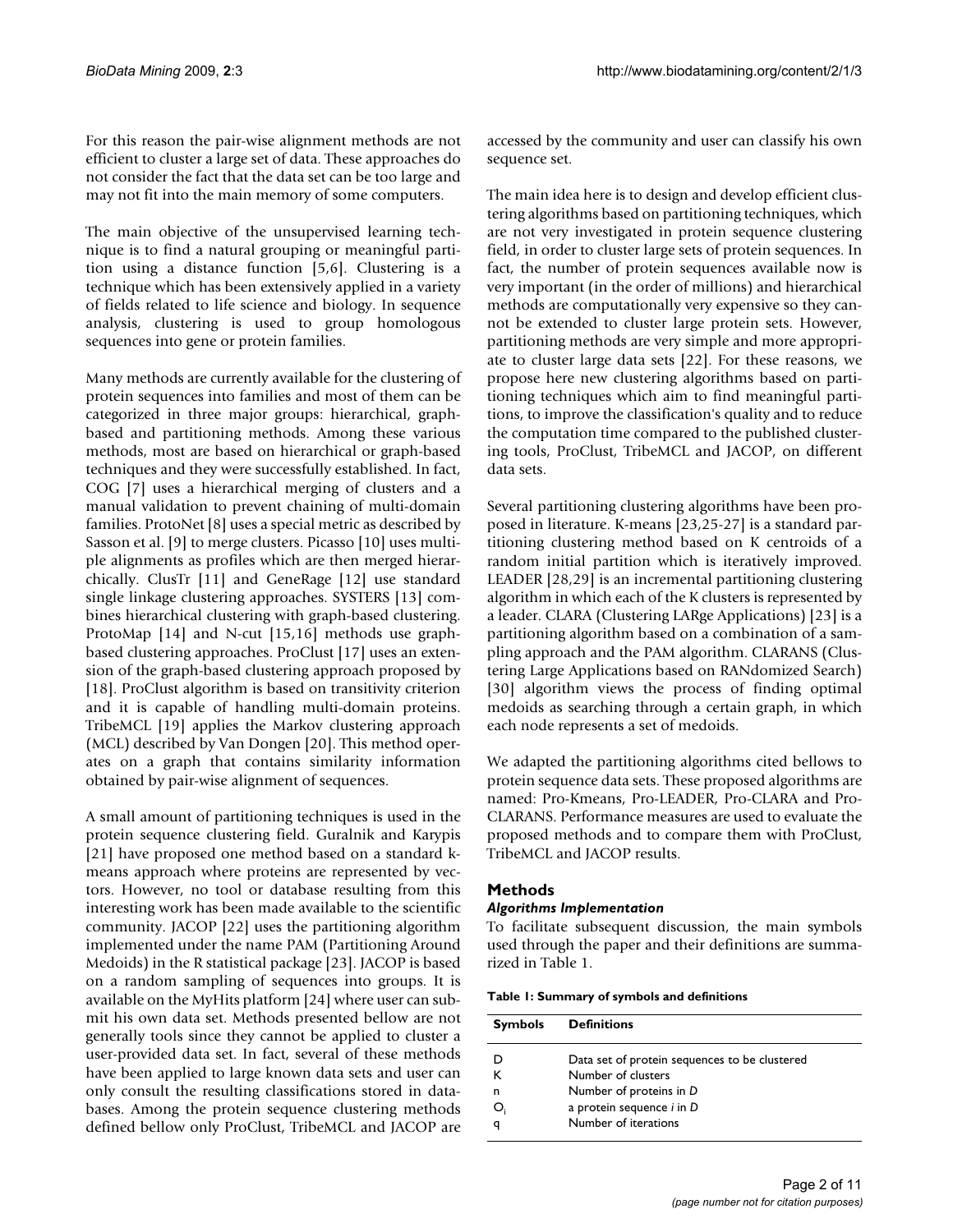The main objective in the proposed algorithms Pro-Kmeans, Pro-LEADER, Pro-CLARA and Pro-CLARANS is to produce K clusters from a data set D of n protein sequences, so that the objective function  $f(V)$  is maximized.

f(V) is the global score function that evaluates the clustering quality and it is as follows

$$
f(V) = \sum_{j \in [1..n]} \text{Score}(O_j, R_i), \tag{1}
$$

Where  $R_i$  is the centroid of the group i for which belong the object  $O_j$  and Score  $(O_j, R_i)$  is the alignment score of the protein sequences  $O_j$  and  $R_i$ , calculated as follows

$$
Score(A, B) = \sum_{i,j} S(A_i, B_j) - \sum_{n} g(n),
$$
 (2)

Where  $S$   $(A_i, B_j)$  is the substitution score of the amino acid  $A_i$  by  $B_i$  as determined from a scoring matrix and  $g(n)$  is the total cost of penalties for a gap length *n*. The gap is defined as follows

$$
g(n) = P_o + (n-1) * P_e,
$$
 (3)

Where  $P_0$  is the gap opening penalty and  $P_e$  is the gap extension penalty.

We chose Smith and Waterman local alignment algorithm for computing alignment score. The choice of this algorithm was motivated by the sensitivity for low-scoring alignments [31] compared to heuristic algorithms such as FASTA [32] and BLAST [33], and by execution time [34] compared to Needleman and Wunsch global alignment algorithm.

We present here Pro-Kmeans, Pro-LEADER, Pro-CLARA and Pro-CLARANS partitioning clustering algorithms for protein sequence sets.

## *Pro-Kmeans algorithm*

The Pro-Kmeans algorithm proposed here, starts by a random partition of the data set D into K clusters and then uses the Smith Waterman algorithm to compare proteins of each cluster  $S_{i(i \in [1..K])}$  and to compute SumScore $(S_i, O_j)$ of each protein j in  $S_i$  as follows

$$
SumScore(S_i, O_j) = \sum_{w \in [1..m] \neq j} Score(O_j, O_w), \qquad (4)
$$
\n
$$
TS_{ih} = \sum_{j \in [1..m]} S_{jih}, \qquad (5)
$$

Where *m* is the size of the subset *Si* , for which belongs the object *Oj* .

The sequence  $O_i$  in each cluster  $S_i$  which has the maximum *SumScore*( $S_i$ ,  $O_j$ ) is considered as the centroid  $R_i$  of the cluster. The Smith Waterman algorithm is used here also to compare each protein  $O<sub>h</sub>$  of the data set *D* with centroids and to assign the object to the nearest cluster where the *Ri* have the maximum score of similarity with the object *Oh*. Pro-Kmeans proceeds to this procedure for a number of times, *q*, in order to maximize the *f(V)* function. Input parameters are the number of clusters, *K*, and of iterations, *q*, and as outputs the algorithm returns the best partition of the training base *D* and the center, or mean, of each cluster *Si* . Pro-Kmeans algorithm is illustrated in Figure 1.

#### *Pro-LEADER algorithm*

Pro-LEADER is an incremental algorithm which selects the first sequence of the data set *D* as the first leader, and use the Smith Waterman algorithm to compute the similarity score of each sequence in *D* with all leaders. The algorithm detects the nearest leader *Ri* to each sequence *Oj* and compares the score, *Score(Ri* , *Oj )*, with a pre-fixed *Threshold*. If the similarity score of *Ri* and *Oj* , is more than the *Threshold*, *O<sub>i</sub>* is considered as a new leader and if not, the sequence  $O_i$  is assigned to the cluster defined by the leader *Ri* . Pro-LEADER is thus an incremental algorithm in which each of the *K* clusters is represented by a leader. The *K* clusters are generated using a suitable *Threshold* value. Pro-LEADER aims also to maximize the *f(V)* function. Input parameter is the similarity score *Threshold* to consider an object  $O_i$  as a new leader, and as outputs the algorithm returns the best partition of the training base *D* and the *K* leaders of the obtained clusters. The Pro-LEADER algorithm is fast, requiring only one pass through the data set *D*. Pro-LEADER algorithm is depicted in Figure 2.

#### *Pro-CLARA algorithm*

Pro-CLARA relies on the sampling approach to handle large data sets [23]. Instead of finding medoids for the entire data set, Pro-CLARA algorithm draws a small sample *S* of 40 + 2*K* sequences from the data set *D*. To generate an optimal set of medoids for this sample, Pro-CLARA applies the proposed PAM algorithm for protein sequence data sets, Pro-PAM algorithm,

The Pro-PAM algorithm proposed here, selects randomly K sequences from the data set as clusters, and then use the Smith Waterman algorithm to compute the total score  $TS<sub>ih</sub>$  of each pair of selected sequence  $R<sub>i</sub>$  and non selected sequence  $O<sub>h</sub>$ . TS<sub>ih</sub> is as follows

$$
TS_{ih} = \sum_{i \in [1..m]} S_{jih}, \qquad (5)
$$

Where  $S_{ijk}$  is the differential score of each pair of nonselected object  $O_h$  in *D* and selected object  $R_{i(i) \in [1..K]}$  with all non-selected objects  $O_j$  in *D.*  $S_{jih}$  is as follows

$$
S_{jih} = Score(O_j, O_h) - Score(O_j, R_i); (O_j \neq R_{i(i \in [1..k])}).
$$
\n(6)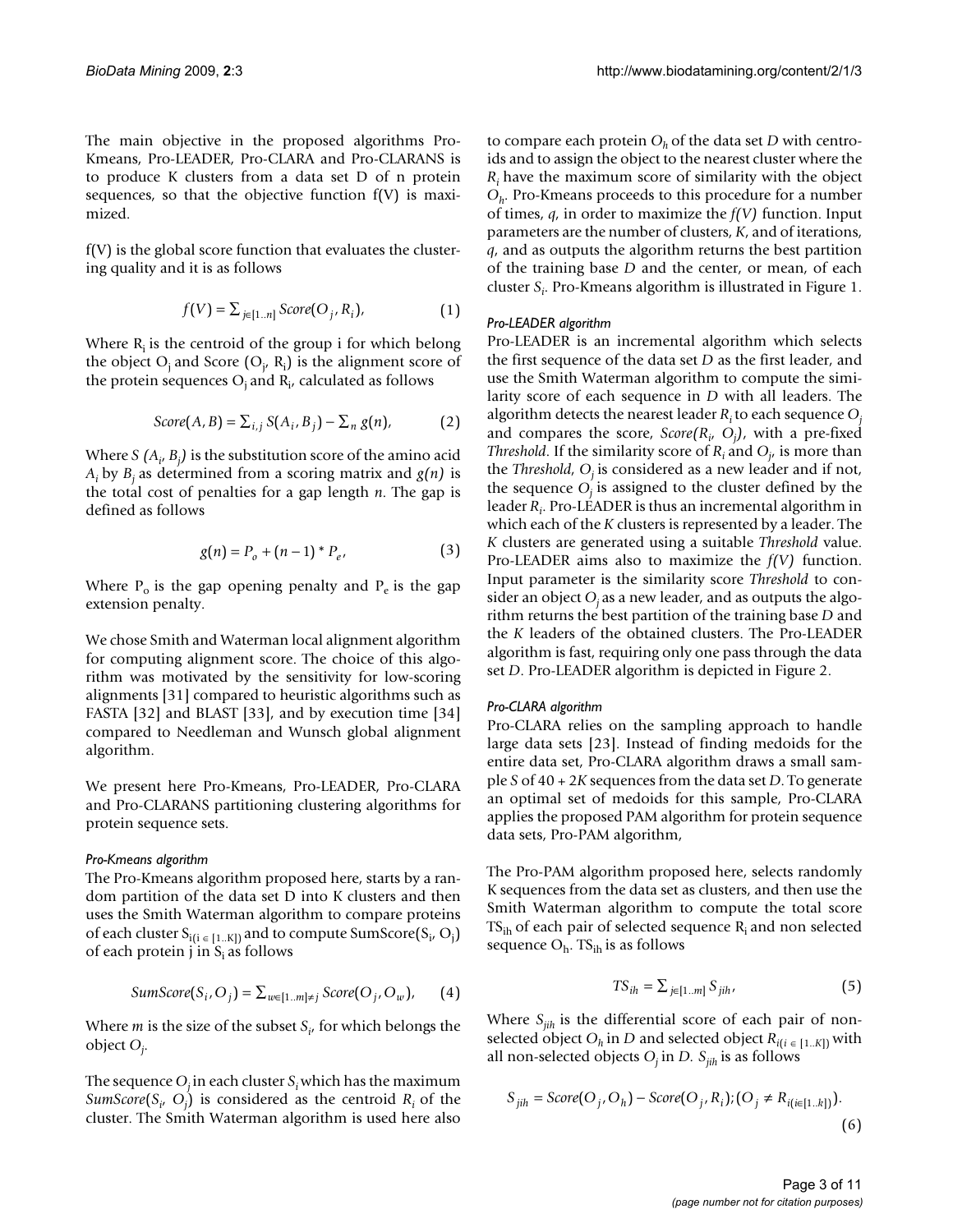*Input: A training set D, D = {O<sub>h</sub>}<sub>h=1,n</sub>; <i>n is the size of D* 

*Initialize:*  $f(V)_{max} = 0$ ; *iteration* = 0;

*Repeat* 

*1. Partition randomly D into K nonempty subsets;* 

2. For each  $i \in [1..K]$  do

 $\cdot$  *Compute the similarity score of each pair of proteins in the subset*  $S_i$  *using Smith Waterman algorithm;* 

**.** Compute the SumScore( $S_i$ ,  $O_i$ ) of each protein j in  $S_i$ ;

 $\cdot$  *The protein j which have the maximum SumScore(S<sub>i</sub>, O<sub>i</sub>) in S<sub>i</sub> is considered as the centroid*  $R_i$  *of the subset*  $S_i$ *;* 

*3. For each*  $O_h \in D$  *do* 

**• Compute the similarity score of**  $O_h$  **with each centroid**  $R_i$  **(i**  $\in$  **[1.***K***]), using Smith** *Waterman algorithm;* 

 $\cdot$  *Assign O<sub>h</sub> to the cluster with the nearest R<sub>i</sub>; (The R<sub>i</sub> which have the maximum*  $\cdot$ *score of similarity with the object Oh)*

*4. Compute f (V);* 

*5. If*  $f(V) < f(V)$  *max then* 

 *iteration = iteration + 1;* 

 *Else* 

 $f(V)_{max} = f(V);$ 

 *BestSets = CurrentSets; (CurrentSets are Subsets obtained in this partition)* 

 *Go back to Step 2;* 

*Until iteration = q;* 

*End* 

*Output: BestSets; BestSets is the best partition of D into K clusters; each cluster is defined by a centroid Ri*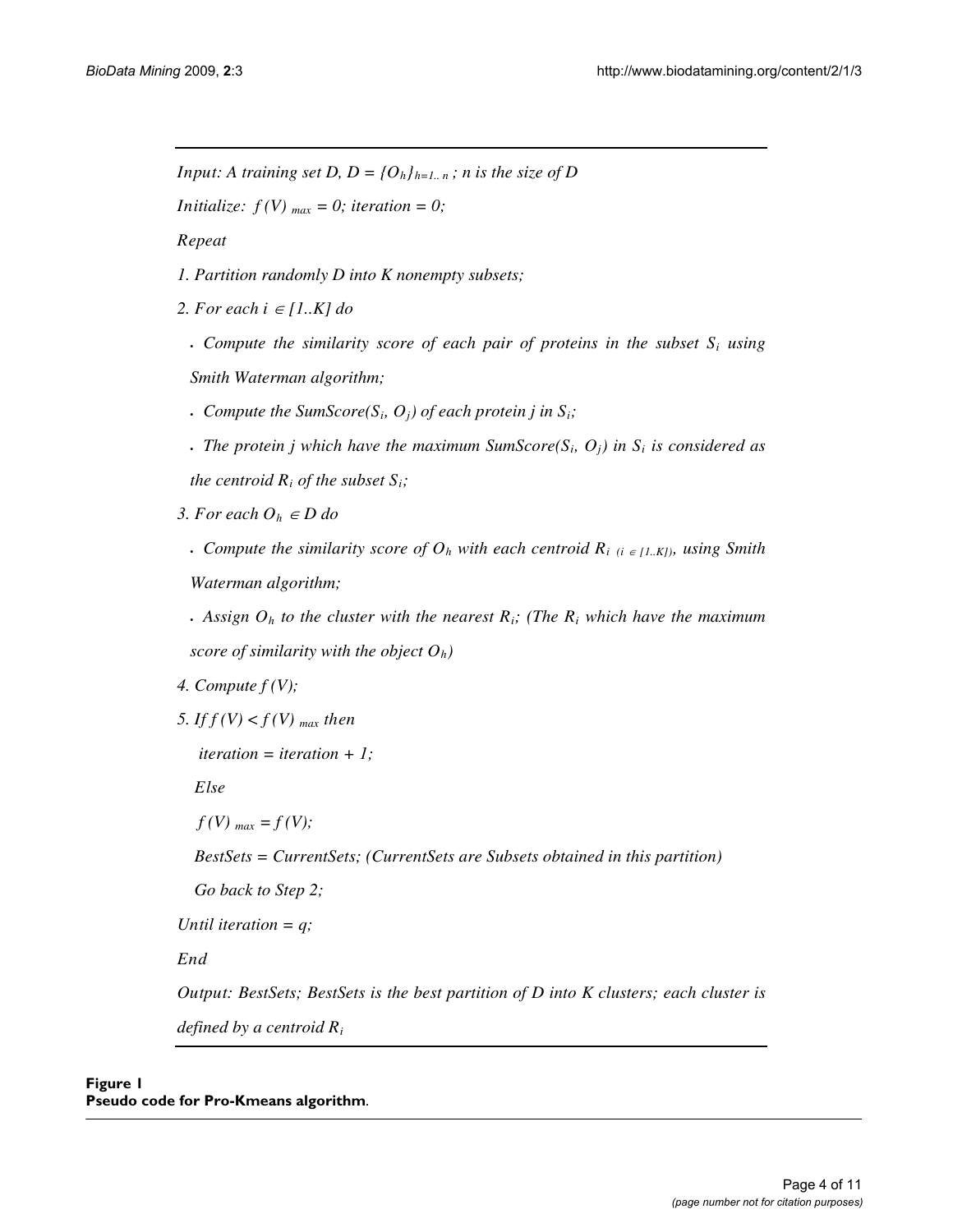*Input: A training set D, D = {O<sub>i</sub>}<sub>i=1..</sub> n; n is the size of D* 

*Initialize: LeaderList =*  $\varnothing$ *;* 

*1. Select the first sequence, L, as a leader;*

- 2. LeaderList = LeaderList  $\cup L$ ;
- *3. For each j [2..n] do*
	- <sup>x</sup> *Compute the similarity score of Oj with all leaders in LeaderList using Smith*

*Waterman algorithm;* 

- *Find in LeaderList the nearest leader*  $R_i$  *to*  $O_j$ *;*
- *If Score*  $(R_i, O_j)$  > Threshold then

 *Assign Oj to the set of the leader Ri;*

*Else* 

*LeaderList* = *LeaderList*  $\cup O_i$ ;

*4. Compute f (V);* 

*End* 

*Output: LeaderList; LeaderList is the best partition of D into K clusters; each cluster* 

*is defined by a Leader Ri*

# **Figure 2 Pseudo code for Pro-LEADER algorithm**.

Pro-PAM selects the maximal *TSih*, *MaxTSih*. If *MaxTSih* is positive, the corresponding non selected sequence *Oh* will be selected, otherwise Smith Waterman algorithm is used to compare each protein  $O<sub>h</sub>$  of the data set with all medoids  $R_{i(i \in [1..K])}$ , and to assign the sequence  $O_h$  to the nearest cluster. Input parameter of Pro-PAM is the number of clusters, *K*, and as outputs the algorithm returns the best partition of the protein sequence base and the medoid of each cluster. Pro-PAM algorithm is depicted in Figure 3.

Pro-CLARA uses the optimal set of medoids  $R_{i(i \in [1..K])}$ obtained by Pro-PAM and the Smith Waterman algorithm to compare each protein  $O<sub>h</sub>$  of the data set *D* with all medoids  $R_{i(i \in [1..K])}$  and to assign the sequence  $O_h$  to the nearest cluster. In order to alleviate sampling bias, Pro-CLARA repeats the sampling and the clustering process a pre-defined number of times, *q*, and subsequently selects as the final clustering result the set of medoids with the maximal *f (V)*. Input parameters of Pro-CLARA algorithm are the number of clusters, *K*, and of iterations, *q*, and as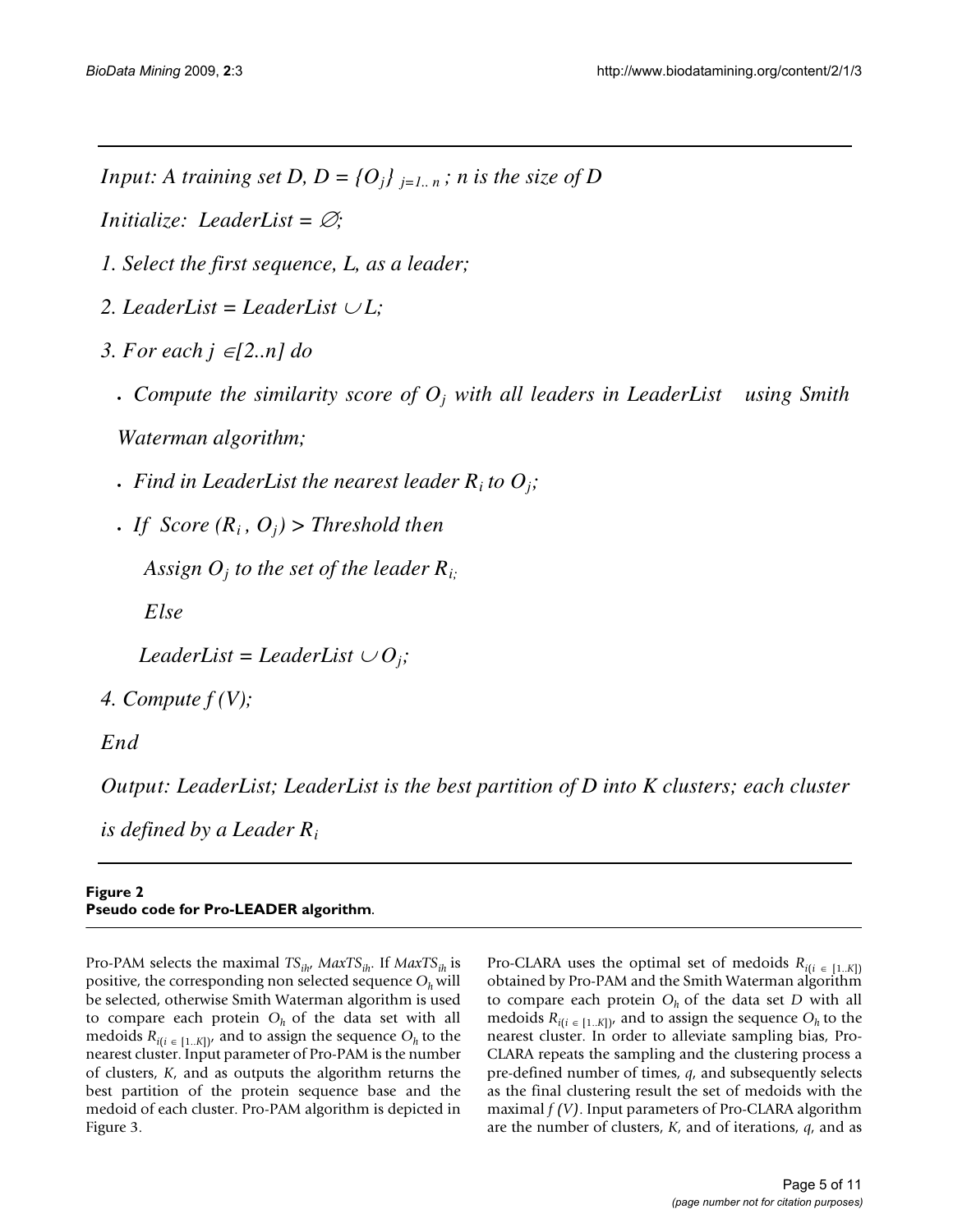*Input: A sample S of the training set D;*  $S = \{O_h\}_{h=1...m}$ *; m is the size of S* 

- *1. Select K objects arbitrarily from S:*  $R_{i(i \in [1..K])}$ *;*
- *2. For each pair of non-selected object Oh in S and selected object Ri do*
	- <sup>x</sup> *Calculate the total score TSih;*
- *3. Select the maximal TSih: MaxTSih, and mark the corresponding objects Ri and Oh;*
- *4. If MaxTSih > 0 then*
	- $R_i = O_k$ ;

 *Go back to Step 2;* 

*Else* 

*For each*  $O_h \in S$  *do* 

**• Compute the similarity score of**  $O_h$  **with each centroid**  $R_i$  **(i**  $\in$  **[1.***K***]), using Smith** 

*Waterman algorithm;* 

 $\cdot$  *Assign O<sub>h</sub> to the cluster with the nearest R<sub>i</sub>;* 

*End* 

*Output: BestSets; BestSets is the best partition of S into K clusters; each cluster is* 

*defined by a medoid Ri*

## **Figure 3 Pseudo code for Pro-PAM algorithm**.

outputs the algorithm returns the best partition of the training base *D* and the *K* medoids of the obtained clusters. Pro-CLARA algorithm is detailed in Figure 4.

# *Pro-CLARANS algorithm*

Pro-CLARANS algorithm starts from an arbitrary node *C* in the graph,  $C = [R_1, R_2, \ldots, R_k]$ , which represents an initial set of medoids. Pro-CLARANS randomly selects one of *C* neighbors, *C\**, which differs by only one sequence. If the total score of the selected neighbour, *TSih* (Equation (5)), is higher than that of the current node *TS'ih*, Pro-CLARANS proceeds to this neighbor and continues the neighbor selection and comparison process. Otherwise, Pro-CLAR-ANS randomly checks another neighbor until a better neighbor is found or the pre-determined maximal number of neighbours to check, *Maxneighbor*, has been reached. In this study *Maxneighbor* is defined as proposed by [30]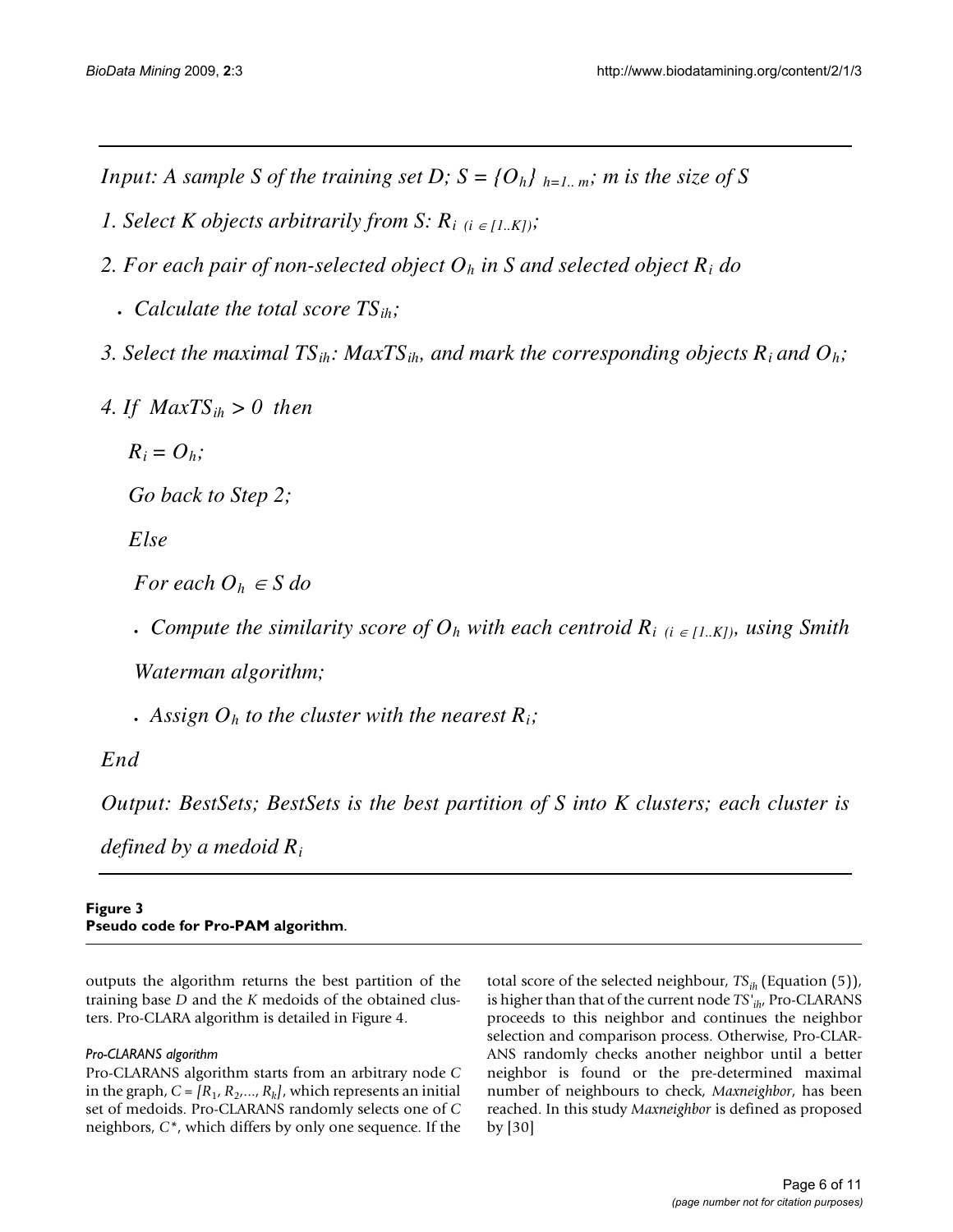*Input: A training set D, D = {O<sub>h</sub>}*  $_{h=1..n}$ ; *n is the size of D* 

*Initialize:*  $f(V)_{max} = 0$ ; *iteration* = 0;

*Repeat* 

- *1. Draw a sample S of 40 + 2K sequences randomly from D;*
- 2. Call Pro-PAM algorithm to find K medoids of S:  $R_{i}$  (i  $\in$  [1..K]);
- *3. For each*  $O_h \in D$  *do* 
	- **Compute the similarity score of**  $O_h$  **with each medoid**  $R_i$  **(i**  $\in$  **[1.***K***]), using Smith** *Waterman algorithm;*
	- $\cdot$  *Assign O<sub>h</sub> to the cluster with the nearest R<sub>i</sub>;*
- *4. Compute f (V);*
- 5. If  $f(V) < f(V)$  <sub>max</sub> then

 *iteration = iteration + 1;* 

 *Else* 

 $f(V)_{max} = f(V);$ 

 *BestSets = CurrentSets; (CurrentSets are Subsets obtained in this partition)* 

 *Go back to Step 2;* 

*Until iteration = q;* 

*End* 

*Output: BestSets; BestSets is the best partition of D into K clusters; each cluster is* 

*defined by a medoid Ri*

**Figure 4 Pseudo code for Pro-CLARA algorithm**.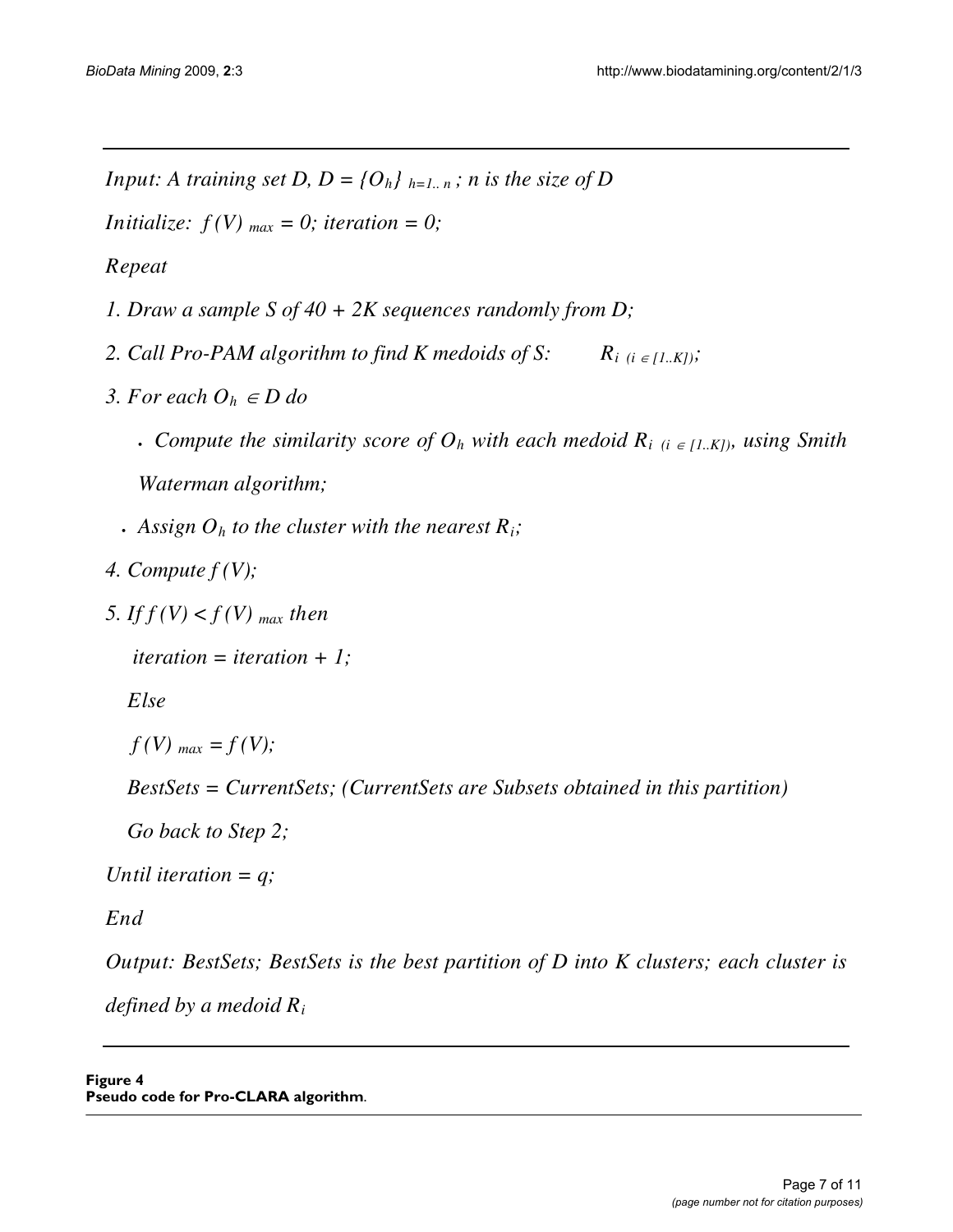$$
Maxneighbor = Max((1.25\% * K * (n - K)); 250).
$$
\n(7)

Where the maximal number of neighbours must be at least a threshold value 250 or obtained using the number of clusters *K* and the number of sequences, *n*, in the data set as: *1.25%\*K\*(n-K)*.

## *Pro-CLARANS algorithm aims to maximize the total score,*  $TS_{ih}$

Pro-CLARANS algorithm use then the Smith Waterman algorithm to compute the similarity score of each sequence  $O_h$  in *D* with each medoid  $R_{i(i) \in [1..K]}$  and to assign it to the nearest cluster. The algorithm repeats the clustering process a pre-defined number of times, *q*, and selects as the final clustering result the set of medoids with the maximal *f (V)*. Input parameters of Pro-CLARANS algorithm are the number of clusters, *K*, and of iterations, *q*, and as outputs the algorithm returns the best partition of the training base *D* and the *K* medoids of the obtained clusters. Pro-CLARANS algorithm is detailed in Figure 5.

The proposed algorithms presented here have been implemented in Java package. All of these algorithms used the EMBOSS <ftp://emboss.open-bio.org/pub/EMBOSS/> implementation of the Smith and Waterman local alignment algorithm for computing alignment score.

BLOSUM62 (Blocks Substitution Matrix) [35] was chosen to compute amino acids substitution scores [36]. We chose the default penalties proposed by Smith and Waterman EMBOSS implementation as gap opening  $(P<sub>o</sub>)$  and gap extension penalties  $(P_e)$   $(P_o = 10$  and  $P_e = 2)$ .

#### *Performance measure*

To evaluate the Pro-Kmeans, Pro-LEADER, Pro-CLARA and Pro-CLARANS clustering algorithms, a large data set, Training data set, is used. We obtained from the training phase *K* clusters and each cluster is defined by a medoid (centroid or leader). The training phase results are used to cluster a different data set named, Test data set. Smith Waterman algorithm is used to compare each protein sequence on the test data set with all medoids  $R_{i(i \in [1..K])}$ obtained from the training phase, and to assign each sequence to the nearest cluster. The predicted family group of each sequence is which of the nearest medoid.

The results obtained from the test phase are used to calculate the *Sensitivity* and the *Specificity* of each algorithm and to compare them with results of the published clustering tools, ProClust, TribeMCL and JACOP, tested on the same set: "Test data set".

*Sensitivity* specifies the probability of correctly predicting a classifier and it is defined as

$$
Sensitivity = TP/(TP + FN),
$$
 (8)

and *Specificity* the probability that the provided prediction is correct and it is defined as

$$
Specificity = TP / (TP + FP),
$$
 (9)

where *TP* (True Positives) is the number of correctly identified true homologues pairs, *FN* (False Negatives) is the number of not identified true homologues pairs and *FP* (False Positives) is the number of non-homologue pairs predicted to be homologue. A pair of sequences is considered truly homologous, if both are in the same family group.

#### *Protein sequence data sets*

To evaluate the performance of the proposed clustering algorithms Pro-Kmeans, Pro-LEADER, Pro-CLARA and Pro-CLARANS, and to compare their results with the available graph-based clustering tools ProClust and TribeMCL and the only available partitioning clustering tool JACOP, protein sequence families with known subfamilies/groups are considered. Protein sequences of HLA protein family have been collected from [ftp://ftp.ebi.ac.uk/pub/data](ftp://ftp.ebi.ac.uk/pub/databases/imgt/mhc/hla) [bases/imgt/mhc/hla](ftp://ftp.ebi.ac.uk/pub/databases/imgt/mhc/hla). From this set, we have randomly selected 893 sequences named DS1 and grouped into 12 classes. Protein sequences of Hydrolases protein family have been collected from [http://www.brenda](http://www.brenda-enzymes.org/)[enzymes.org/](http://www.brenda-enzymes.org/). Hydrolases protein family sequences are categorized into 8 classes according to their function and 3737 sequences, named DS2, have been considered from this family. From Globins protein family [37], sequences have been collected randomly from 8 different classes and 292 sequences, named DS3, have been selected from the data set *IPR000971* in<http://srs.ebi.ac.uk>. Thus, totally 28 different classes containing sequences are considered as they have been classified by scientists/experts.

The data set considered has a total of 4922 sequences, named DS4, out of which 3500 sequences (practically 70% of the dataset DS4) are randomly for training, and 1422 for testing (practically 30% of the dataset DS4). The same method to obtain the training and the test sets are used on DS1, DS2 and DS3: randomly 70% of the set is selected for the training set and 30% for the test set [see Additional file 1].

## **Results and Discussion**

Experiments are conducted on Intel Pentium4 processor based machine, having a clock frequency of 2.4 GHZ and 512 MB of RAM. Experimental results are obtained using default values as follows. In Pro-Kmeans, Pro-CLARA and Pro-CLARANS algorithms, the number of iterations *q* is fixed to 5 [30] and the number of clusters *K* is fixed to 28. After a number of simulations, we find that the best clus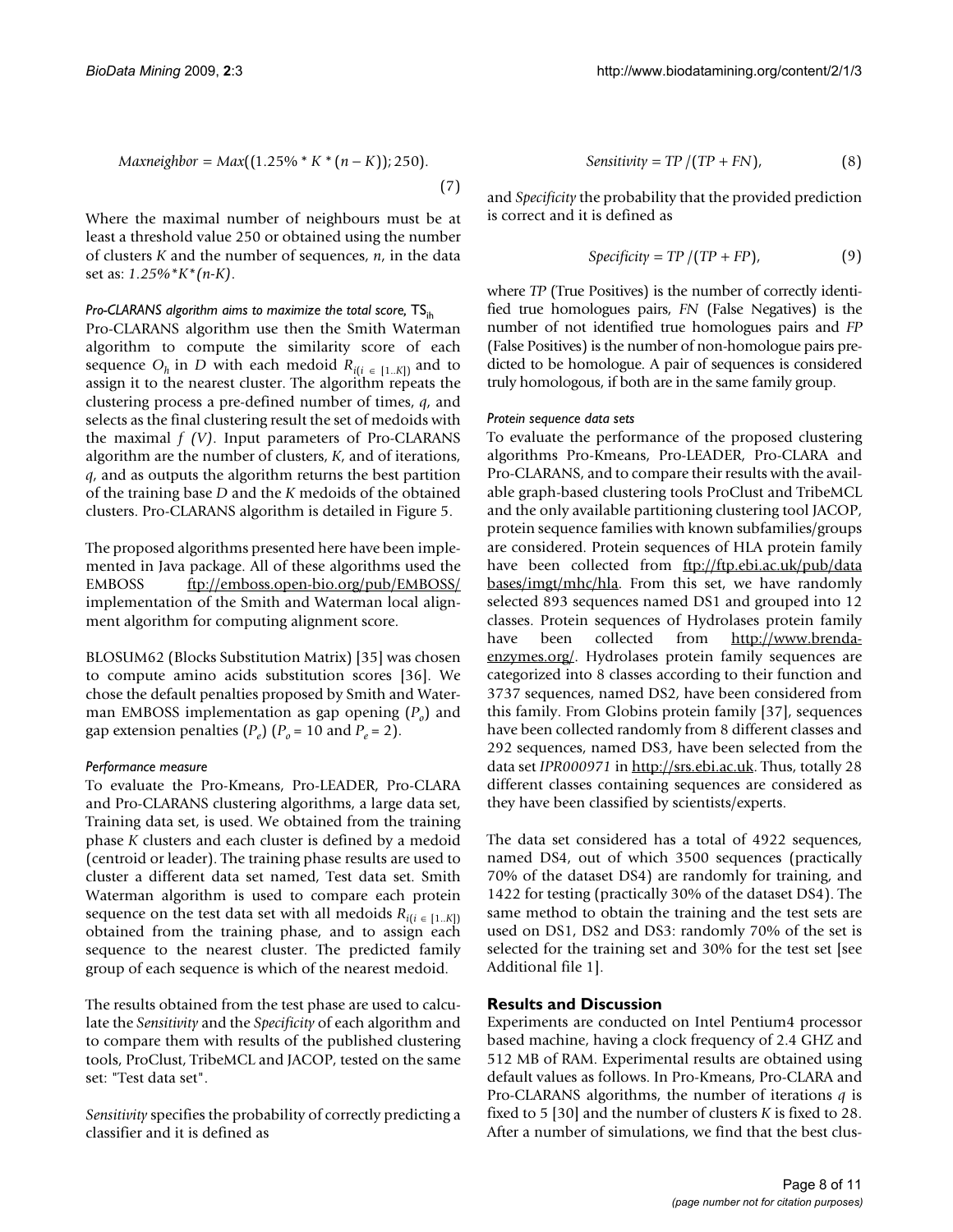*Input: A training set D, D = {O<sub>h</sub>}*  $_{h=1..n}$ ; *n is the size of D Initialize:*  $f(V)_{max} = 0$ ; *iteration* = 0; *Repeat 1 Set C an arbitrary node from D;*  $(C = [R_1, R_2, ..., R_k])$ *2. Set j =1; 3. Repeat*  <sup>x</sup> *Consider a random neighbor C\* of C;*  <sup>x</sup> *Compute TSih of C\* and TS'ih of C;*   $\cdot$  *If TS<sub>ih</sub>* > *TS'<sub>ih</sub>* then  $C = C^*$ ;  $j = 1$ ; *Else*   $j = j + 1;$ *Until j = Maxneighbor;*  4. For each object  $O_h \in D$  do **• Compute the similarity score of**  $O_h$  **with each medoid**  $R_i$  **(***i* $\in$ **[1.***K]***), using Smith** *Waterman algorithm;*   $\cdot$  *Assign O<sub>h</sub> to the cluster with the nearest R<sub>i</sub>;* 

*5. Compute f(V);* 

*6. If*  $f(V) \leq f(V)$  *max then* 

*iteration = iteration + 1;*

*Else* 

*f(V)*  $_{max} = f(V)$ ;

 *BestSets = CurrentSets;* 

 *Go back to Step3;* 

 *Until iteration = q;* 

*End* 

*Output: BestSets; BestSets is the best partition of D into K clusters; each cluster is defined by a medoid Ri*

# **Figure 5 Pseudo code for Pro-CLARANS algorithm**.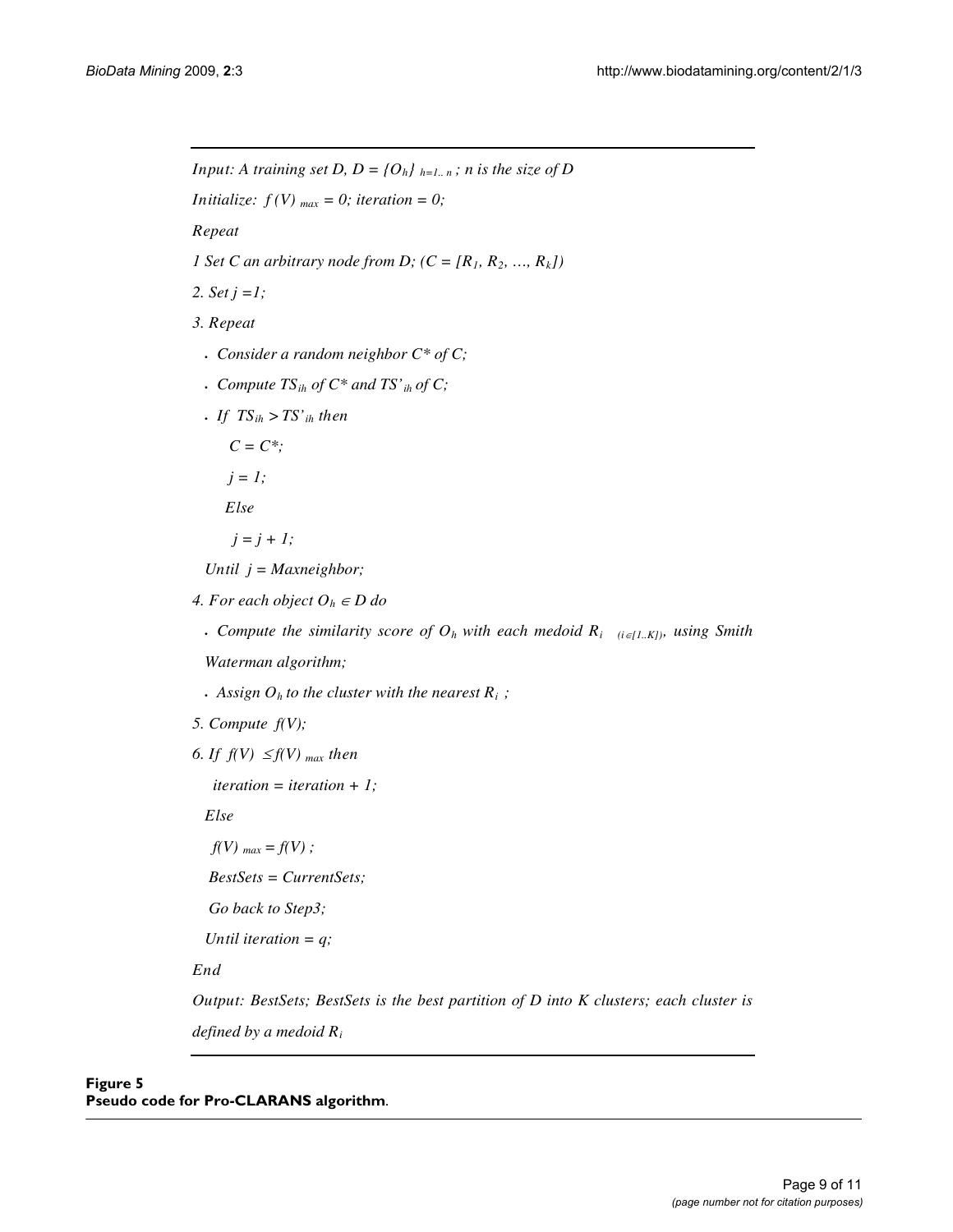| Algorithms   | DSI   |       | DS <sub>2</sub> |       | DS3   |       | DS4   |       |
|--------------|-------|-------|-----------------|-------|-------|-------|-------|-------|
|              | Sens. | Spec. | Sens.           | Spec. | Sens. | Spec. | Sens. | Spec. |
| ProClust     | 50.64 | 56.77 | 48.71           | 61.86 | 46.09 | 55.14 | 46.39 | 51.07 |
| TribeMCL     | 46.09 | 52.89 | 41.42           | 52.14 | 41.04 | 47.48 | 51.22 | 56.46 |
| <b>JACOP</b> | 99.92 | 66.27 | 99.96           | 70.06 | 99.96 | 73.96 | 99.92 | 94.42 |
| Pro-Kmeans   | 92.38 | 99.90 | 55.32           | 98.01 | 63.30 | 96.92 | 56.06 | 99.56 |
| Pro-LEADER   | 90.21 | 91.40 | 53.15           | 91.24 | 52.96 | 74.06 | 23.34 | 95.70 |
| Pro-CLARA    | 93.60 | 99.92 | 73.28           | 99.26 | 81.53 | 98.60 | 77.84 | 99.66 |
| Pro-CLARANS  | 93.10 | 99.90 | 78.62           | 98.70 | 76.24 | 97.34 | 62.06 | 99.09 |

**Table 2: Performance of the three other tools (ProClust, TribeMCL and JACOP) and our four proposed methods on DS1, DS2, DS3 and DS4 data sets with respect to two clustering quality measurements: Sensitivity (Sens.) and Specificity (Spec.)**

DS4 is a very large data set which contains all sequences of DS1 (HLA protein family), DS2 (Hydrolases protein family) and DS3 (Globins protein family).

tering results are obtained when the parameter  $K = 28$ [38]. In Pro-LEADER algorithm, the *Threshold* value is fixed to 350 after a number of simulations [28].

Experimental results of Pro-Kmeans, Pro-LEADER, Pro-CLARA, Pro-CLARANS, ProClust, TribeMCL and JACOP algorithms on DS1, DS2, DS3 and DS4 are summarized in Table 2.

In our experiments, the use of partitioning clustering methods Pro-Kmeans, Pro-LEADER, Pro-CLARA, Pro-CLARANS and JACOP have improved sensitivity and specificity of hierarchical methods, ProClust and TribeMCL.

We have demonstrated the performance of the proposed Pro-Kmeans, Pro-LEADER, Pro-CLARA, Pro-CLARANS algorithms for the clustering of protein sequences using similarity.

Experiments show also that on the considered data sets DS1, DS2, DS3 and DS4, the higher probability of correctly predicting a classifier (*Sensitivity*) is obtained using JACOP method. Pro-CLARA method gives the higher probability that the provided prediction is correct (*Specificity*) although that, Pro-Kmeans, Pro-LEADER, and, Pro-CLARANS obtain also good results. The use of Pro-LEADER method on very large and heterogeneous set, DS4, is not very valuable. In fact the number of not identified true homologues pairs (False Negatives) is very important for that, the obtained *Sensitivity* is limited to 23.34.

Pro-Kmeans, Pro-LEADER, Pro-CLARA and Pro-CLARANS result confirm that those proposed partitioning methods are valuable, reliable tools for the automatic functional clustering of protein sequences. The use of these methods instead of alignment methods or the classic known clustering methods by biologists can improve the clustering sensitivity and specificity and reduce significantly the computational time. The proposed methods can be used by new biologists especially to cluster a large data set of proteins into meaningful clusters in order to detect their functions.

# **Conclusion**

Similar protein sequences probably have similar biochemical function and three dimensional structures. If two sequences from different organisms are similar, they may have a common ancestor sequence and hence they are said to be homologous. Protein sequence clustering, using Pro-Kmeans, Pro-LEADER, Pro-CLARA and Pro-CLARANS methods helps in classifying a new sequence, retrieve a set of similar sequences for a given query sequence and predict the protein structure of an unknown sequence. We noticed that the classification of large protein sequence data sets using clustering techniques instead of only alignment methods reduce extremely the execution time and improve the efficiency of this important task in molecular biology.

# **Competing interests**

The authors declare that they have no competing interests.

## **Authors' contributions**

SF incepted and directed the research and wrote the manuscript. NE and ML participated in the coordination and the direction of the whole study. All authors read and approved the final manuscript.

## **Additional material**

## **Additional File 1**

*Training and test data sets. The file contains text files which correspond to the used data set in this study in fasta format. The file contains two directories: the training base which has 3500 sequences and the test base which has 1422 sequences. The considered data set, named DS4, has a total of 4922 sequences out of which 3500 sequences (practically 70% of the dataset DS4) are randomly selected for training, and 1422 for testing (practically 30% of the dataset DS4). This dataset contains proteins selected from HLA (DS1), Hydrolases (DS2) and Globins (DS3) protein families.*

Click here for file

[\[http://www.biomedcentral.com/content/supplementary/1756-](http://www.biomedcentral.com/content/supplementary/1756-0381-2-3-S1.zip) 0381-2-3-S1.zip]